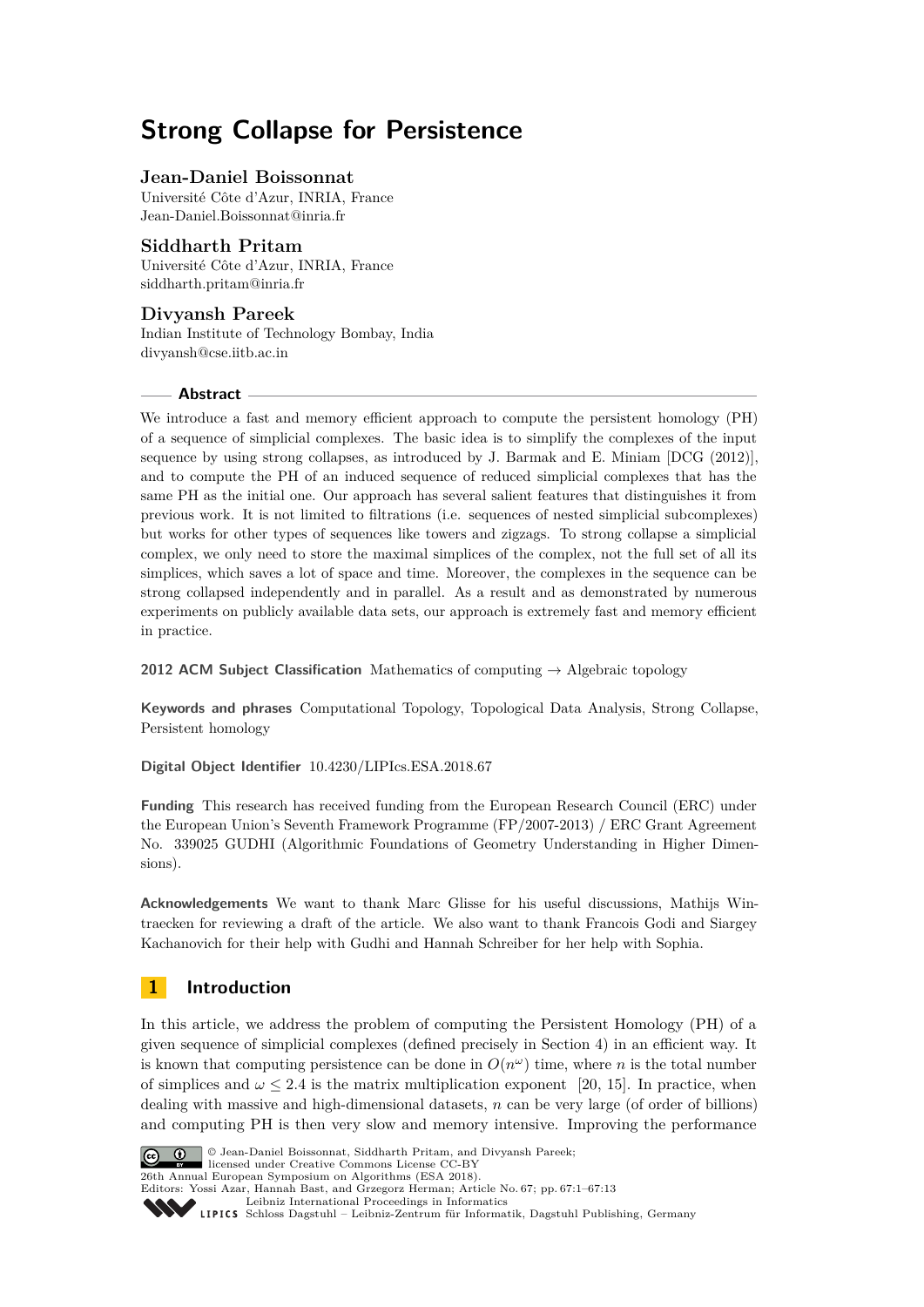#### **67:2 Strong Collapse for Persistence**

of PH computation has therefore become an important research topic in Computational Topology and Topological Data Analysis.

Much progress has been accomplished in the recent years in two directions. First, a number of clever implementations and optimizations have led to a new generation of software for PH computation [\[16,](#page-12-3) [27,](#page-12-4) [24,](#page-12-5) [13\]](#page-12-6). Secondly, a complementary direction has been explored to reduce the size of the complexes in the sequence while preserving (or approximating in a controlled way) the persistent homology of the sequence. Examples are the work of Mischaikow and Nanda [\[21\]](#page-12-7) who use Morse theory to reduce the size of a filtration, and the work of Dłotko and Wagner who use simple collapses [\[14\]](#page-12-8). Both methods compute the exact PH of the input sequence. Approximations can also be computed with theoretical guarantees. Approaches like interleaving smaller and easily computable simplicial complexes, and sub-sampling of the point sample works well upto certain approximation factor [\[8,](#page-12-9) [5,](#page-11-0) [25,](#page-12-10) [19,](#page-12-11) [9,](#page-12-12) [12\]](#page-12-13).

In this paper, we introduce a new approach to simplify the complexes of the input sequence which uses the notion of strong collapse introduced by J. Barmak and E. Miniam [\[2\]](#page-11-1). Specifically, our approach can be summarized as follows. Given a sequence  $\mathcal{Z}: \{K_1 \xrightarrow{f_1}$  $K_2 \xleftarrow{g_2} K_3 \xrightarrow{f_3} \cdots \xrightarrow{f_{(n-1)}} K_n$  of simplicial complexes  $K_i$  connected through simplicial maps  $\{\xrightarrow{f_i}$  or  $\xleftarrow{g_j}$ , we independently strong collapse the complexes of the sequence to reach a sequence  $\mathcal{Z}^c$  :  $\{K_1^c\}$  $f_1^c$   $K_2^c$  $\stackrel{g_2^c}{\longleftarrow} K_3^c$  $f_3^c$ ,  $\cdots$   $f_{(n-1)}^c$   $K_n^c$ , with *induced simplicial maps* { $f_i^c$  or  $\left\{\frac{g_j^c}{f}\right\}$  (defined in Section 4). The complex  $K_i^c$  is called the **core** of the complex  $K_i$  and we call the sequence  $\mathcal{Z}^c$  the **core sequence** of  $\mathcal{Z}$ . We show that one can compute the PH of the sequence  $\mathcal{Z}$  by computing the PH of the core sequence  $\mathcal{Z}^c$ , which is of much smaller size.

Our method has some similarity with the work of Wilkerson et. al. [\[29\]](#page-12-14) who also use strong collapses to reduce PH computation but it differs in three essential aspects: it is not limited to filtrations (i.e. sequences of nested simplicial subcomplexes) but works for other types of sequences like towers and zigzags. It also differs in the way strong collapses are computed and in the manner PH is computed.

A first central observation is that to strong collapse a simplicial complex *K*, we only need to store its maximal simplices (i.e. those simplices that have no coface). The number of maximal simplices is smaller than the total number of simplices by a factor that is exponential in the dimension of the complex. It is linear in the number of vertices for a variety of complexes [\[4\]](#page-11-2). Working only with maximal simplices dramatically reduces the time and space complexities compared to the algorithm of [\[30\]](#page-12-15). We prove that the complexity of our algorithm is  $\mathcal{O}(v^2 \Gamma_0 d + m^2 \Gamma_0 d)$ . Here *d* is the dimension of the complex, *v* is the number of vertices,  $m$  is the number of maximal simplices and  $\Gamma_0$  is an upper bound on the number of maximal simplices incident to a vertex. As observed in [\[3,](#page-11-3) [4\]](#page-11-2), usually *m* is much smaller than the total number of simplices and  $\Gamma_0$  is much smaller than *m* (see Section [3](#page-4-0) for a discussion).

We now consider PH computation. All PH algorithms take as input a full representation of the complexes. We thus have to convert the representation by maximal simplices used for strong collapses into a full representation of the complexes, which takes exponential time in the dimension (of the collapsed complexes). This exponential burden is to be expected since it is known that computing PH is NP-hard when the complexes are represented by their maximal faces [\[1\]](#page-11-4). Nevertheless, we demonstrate in this paper that strong collapses combined with known persistence algorithms lead to major improvements over previous methods to compute the PH of a sequence. This is due in part to the fact that strong collapses reduce the size of the complexes on which persistence is computed. Two other factors also play a role: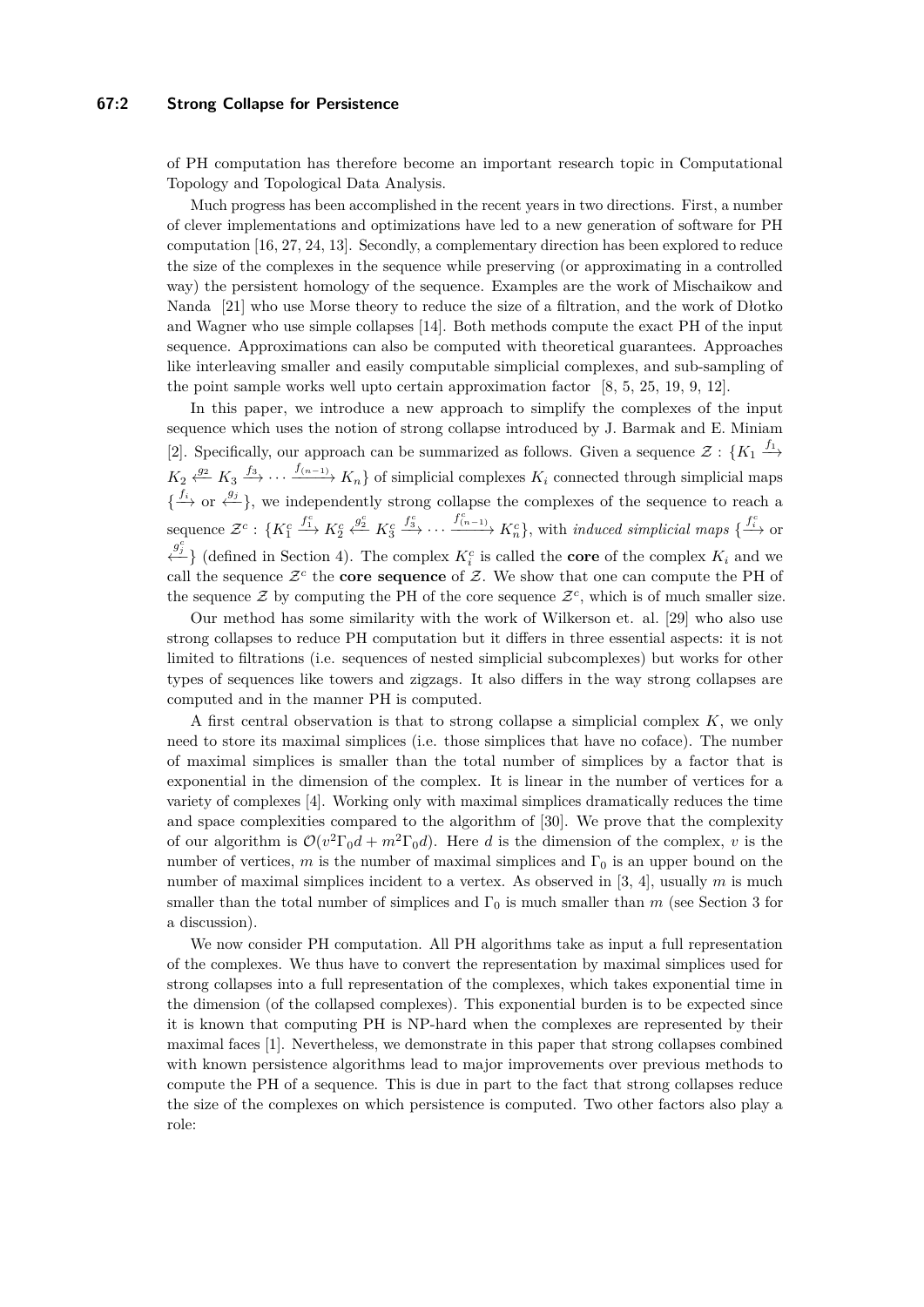- The collapses of the complexes in the sequence can be performed independently and in parallel. This is due to the fact that strong collapses can be expressed as simplicial maps unlike simple collapses [\[28\]](#page-12-16).
- $\blacksquare$  The size of the complexes in a sequence does not grow by much in terms of maximal simplices, as observed in many practical cases. As a consequence, the time to collapse the *i*-th simplicial complex  $K_i$  in the sequence is almost independent of *i*. For filtrations, this is a clear advantage over methods that use a full representation of the complexes and suffer an increasing cost as *i* increases.

As a result, our approach is extremely fast and memory efficient in practice as demonstrated by numerous experiments on publicly available data sets.

An outline of this paper is as follows. Section 2 recalls the basic ideas and constructions related to simplicial complexes and strong collapses. We describe our core algorithm in Section 3. In Section 4, we prove that zigzag modules are preserved under strong collapse. In Section 5, we provide experimental results.

#### **2 Preliminaries**

In this section, we provide a brief review of the notions of simplicial complex and strong collapse as introduced in [\[2\]](#page-11-1). We assume some familiarity with basic concepts like homotopic maps, homotopy type, homology groups and other algebraic topological notions. Readers can refer to [\[17\]](#page-12-17) for a comprehensive introduction of these topics.

**Simplex, simplicial complex and simplicial map.** An **abstract simplicial complex** *K* is a collection of subsets of a non-empty finite set *X,* such that for every subset *A* in *K*, all the subsets of *A* are in *K*. From now on we will call an *abstract simplicial complex* simply a *simplicial complex* or just a *complex*. An element of *K* is called a **simplex**. An element of cardinality  $k + 1$  is called a *k*-simplex and *k* is called its **dimension**. A simplex is called **maximal** if it is not a proper subset of any other simplex in *K*. A sub-collection *L* of *K* is called a **subcomplex**, if it is a simplicial complex itself. *L* is a **full subcomplex** if it contains all the simplices of *K* that are spanned by the vertices (0-simplices) of the subcomplex *L*.

A vertex to vertex map  $\psi: K \to L$  between two simplicial complexes is called a **simplicial map**, if the images of the vertices of a simplex always span a simplex. Simplicial maps are thus determined by the images of the vertices. In particular, there is a finite number of simplicial maps between two given finite simplicial complexes. Simplicial maps induce continuous maps between the underlying *geometric realisations* of the simplicial complexes. Two simplicial maps  $\phi: K \to L$  and  $\psi: K \to L$  are contiguous if, for all  $\sigma \in K$ ,  $\phi(\sigma) \cup \psi(\sigma) \in L$ . Two contiguous maps are known to be homotopic [\[22,](#page-12-18) Theorem 12.5].

<span id="page-2-0"></span>**Dominated vertex.** Let  $\sigma$  be a simplex of a simplicial complex K, the **closed star** of  $\sigma$  in *K*,  $st_K(\sigma)$  is a subcomplex of *K* which is defined as follows,  $st_K(\sigma) := \{ \tau \in K | \tau \cup \sigma \in K \}$ . The **link** of  $\sigma$  in *K*,  $lk_K(\sigma)$  is defined as the set of simplices in  $st_K(\sigma)$  which do not intersect with  $\sigma$ ,  $lk_K(\sigma) := {\tau \in st_K(\sigma) | \tau \cap \sigma = \emptyset}.$ 

Taking a join with a vertex transforms a simplicial complex into a simplicial cone. Formally if *L* is a simplicial complex and *a* is a vertex not in *L* then the **simplicial cone** *aL* is defined as  $aL := \{a, \tau \mid \tau \in L \text{ or } \tau = \sigma \cup a; \text{ where } \sigma \in L\}.$  A vertex v in K is called a **dominated vertex** if the link of *v* in  $K$ ,  $lk_K(v)$  is a simplicial cone, that is, there exists a vertex  $v' \neq v$  and a subcomplex *L* in *K*, such that  $lk_K(v) = v'L$ . We say that the vertex  $v'$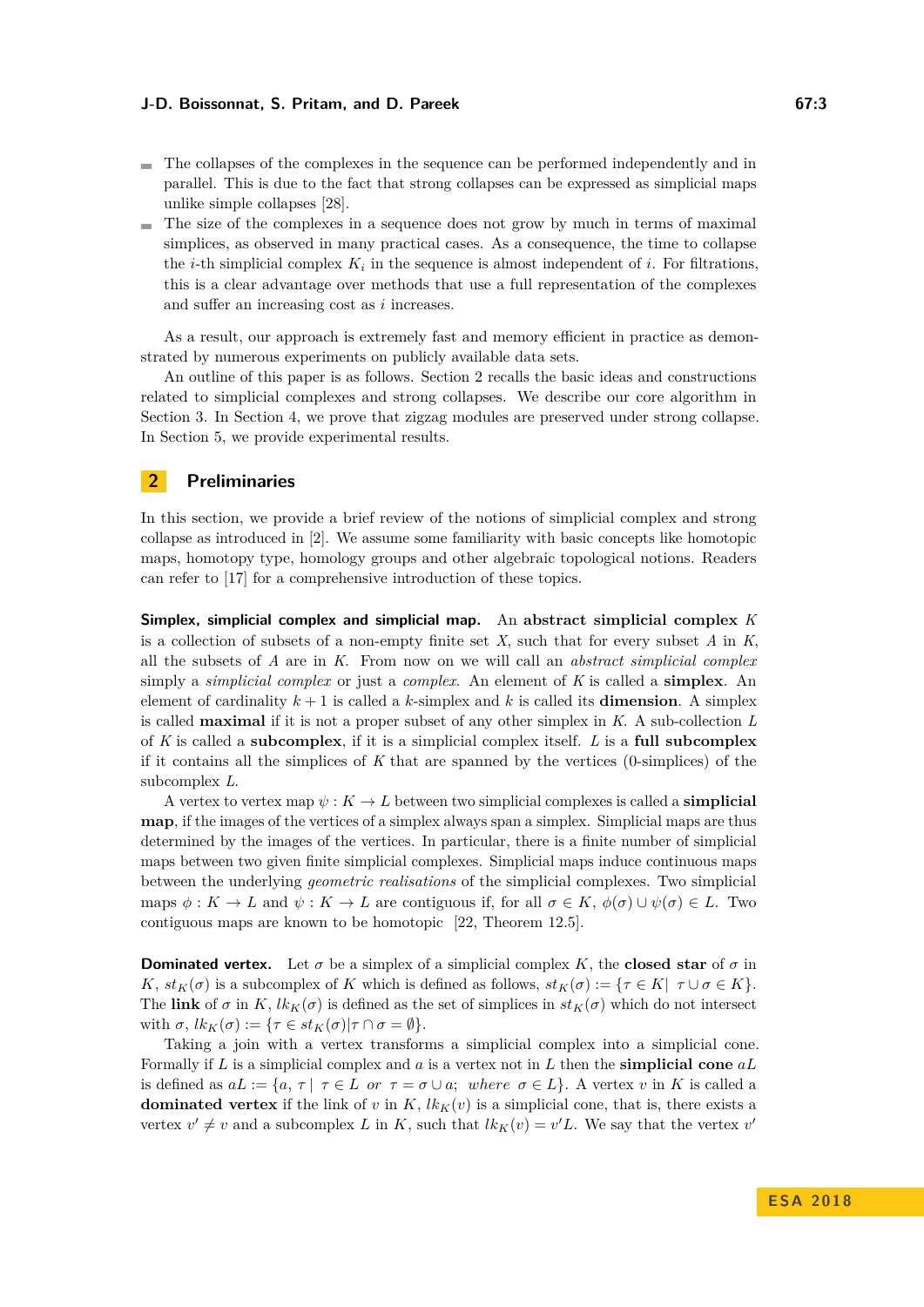

<span id="page-3-0"></span>**Figure 1** Illustration of an *elementary strong collapse*. In the complex on the left, *v* is dominated by  $v'$ . The link of  $v$  is highlighted in red. Removing  $v$  leads to the complex on the right.

is *dominating v* and *v* is *dominated* by *v*<sup>'</sup>. The symbol  $\mathbf{K} \setminus \mathbf{v}$  (deletion of *v* from *K*) refers to the subcomplex of *K* which has all simplices of *K* except the ones containing *v*. Below is an important remark from [\[2,](#page-11-1) Remark 2.2], which proposes an alternative definition of dominated vertices.

► Remark (1). A vertex  $v \in K$  is dominated by another vertex  $v' \in K$ , *if and only if* all the maximal simplices of  $K$  that contain  $v$  also contain  $v'$  [\[2\]](#page-11-1).

**Strong collapse.** An **elementary strong collapse** is the deletion of a dominated vertex *v* from *K*, which we denote with  $K \searrow^e K \vee v$ . [Figure 1](#page-3-0) illustrates an easy case of an elementary strong collapse. There is a **strong collapse** from a simplicial complex *K* to its subcomplex *L*, if there exists a series of elementary strong collapses from *K* to *L*, denoted as  $K \searrow L$ . The inverse of a strong collapse is called a **strong expansion**. If there exists a combination of strong collapses and/or strong expansion from *K* to *L* then *K* and *L* are said to have the same **strong homotopy type**.

The notion of strong homotopy type is stronger than the notion of simple homotopy type in the sense that if *K* and *L* have the same strong homotopy type, then they have the same simple homotopy type, and therefore the same homotopy type [\[2\]](#page-11-1). There are examples of contractible or simply collapsible simplicial complexes that are not strong collapsible.

A complex without any dominated vertex will be called a **minimal complex**. A **core** of a complex *K* is a minimal subcomplex  $K^c \subseteq K$ , such that  $K \searrow K^c$ . Every simplicial *complex has a unique core up to isomorphism. The core decides the strong homotopy type of the complex*, and two simplicial complexes have the same strong homotopy type *if and only if* they have isomorphic cores [\[2,](#page-11-1) Theorem 2.11].

<span id="page-3-2"></span>**Retraction map.** If a vertex  $v \in K$  is dominated by another vertex  $v' \in K$ , the vertex map  $r: K \to K \setminus v$  defined as:  $r(w) = w$  if  $w \neq v$  and  $r(v) = v'$ , induces a simplical map that is a *retraction* map. The homotopy between *r* and the identity  $i_{K\setminus v}$  over  $K \setminus v$  is in fact a strong deformation retract. Furthermore, the composition  $(i_{K\setminus v})r$  is contiguous to the identity  $i_K$ over *K* [\[2,](#page-11-1) Proposition 2.9].

<span id="page-3-1"></span>**Nerve of a simplicial complex.** A closed cover  $U$  of a topological space  $X$  is a set of closed sets of  $\mathcal X$  such that  $\mathcal X$  is a subset of their union. The **nerve** of a cover  $\mathcal U$  is an abstract simplicial complex, defined as the set of all non-empty intersections of the elements of  $U$ . The nerve is a well known construction that transforms a continuous space to a combinatorial space preserving its homotopy type. The *nerve*  $\mathcal{N}(K)$  of a simplicial complex K is defined as the nerve of the set of maximal simplices of the complex *K* (considered as a cover of the complex). Hence all the maximal simplices of *K* will be the vertices of  $\mathcal{N}(K)$  and their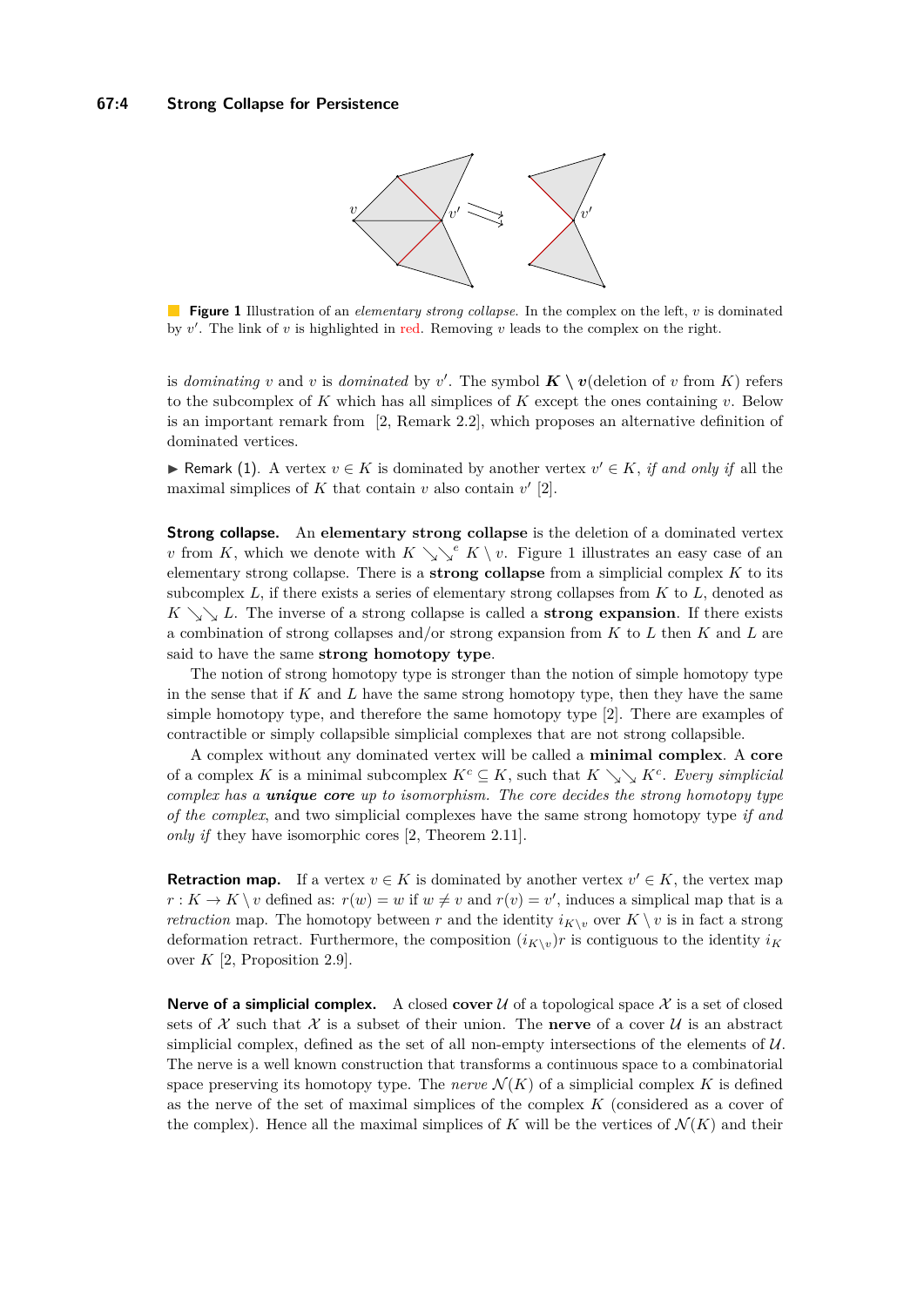<span id="page-4-1"></span>

**Figure 2** Left: *K* (in grey), Right:  $\mathcal{N}(K)$  (in grey) and  $\mathcal{N}^2(K)$  (in blue).  $\mathcal{N}^2(K)$  is isomorphic to a full-subcomplex of *K* highlighted in blue on the left.

non-empty intersection will form the simplices of  $\mathcal{N}(K)$ . For  $j \geq 2$  the iterative construction is defined as  $\mathcal{N}^j(K) = \mathcal{N}(\mathcal{N}^{j-1}(K))$ . This definition of nerve preserves the homotopy type,  $K \simeq \mathcal{N}(K)[2]$  $K \simeq \mathcal{N}(K)[2]$ . A remarkable property of this nerve construction is its connection with strong collapses.

Taking the nerve of any simplicial complex *K* twice corresponds to a strong collapse.

<span id="page-4-2"></span> $\triangleright$  **Theorem 1.** [\[2,](#page-11-1) Proposition 3.4] For a simplicial complex K, there exists a subcomplex L *isomorphic to*  $\mathcal{N}^2(K)$ *, such that*  $K \searrow L$ *.* 

An easy consequence of this theorem is that a complex *K* is *minimal* if and only if it is isomorphic to  $\mathcal{N}^2(K)$  [\[2,](#page-11-1) Lemma 3.6]. This means that we can keep collapsing our complex K by applying  $\mathcal{N}^2(.)$  iteratively until we reach the core of the complex K. The sequence  $K, \mathcal{N}^2(K), ..., \mathcal{N}^{2p}(K)$  is a decreasing sequence in terms of number of simplices.

# <span id="page-4-0"></span>**3 Algorithm**

In this section, we describe an algorithm to strong collapse a simplicial complex *K*, provide the details of the implementation and analyze its complexity. We construct  $\mathcal{N}^2(K)$  as defined in Section [2.](#page-3-1)

**Data structure.** Basically, we represent *K* as the adjacency matrix *M* between the vertices and the maximal simplices of *K*. We will simply call *M* the adjacency matrix of *K*. The rows of *M* represent the vertices and the columns represent the maximal simplices of *K*. For convenience, we will identify a row (resp. column) and the vertex (resp. maximal simplex) it represents. An entry  $M[v_i][\sigma_j]$  associated with a vertex  $v_i$  and a maximal simplex  $\sigma_j$ is set to 1 if  $v_i \in \sigma_j$ , and to 0 otherwise. For example, the matrix *M* in the left of the [Table 1](#page-5-0) corresponds to the leftmost simplicial complex *K* in [Figure 2.](#page-4-1) Usually, *M* is very sparse. Indeed, each column contains at most  $d+1$  non-zero elements since the simplices of a *d*-dimensional complex have at most  $d+1$  vertices, and each line contains at most  $\Gamma_0$ non-zero elements where  $\Gamma_0$  is an upper bound on the number of maximal simplices incident to a given vertex. As already mentionned, in many practical situations,  $\Gamma_0$  is a small fraction of the number of maximal simplices. It is therefore beneficial to store *M* as a list of vertices and a list of maximal simplices. Each vertex *v* in the list of vertices points to the maximal simplices that contain  $v$ , and each simplex in the list of maximal simplices points to its vertices. This data structure is similar to the SAL data structure of [\[3\]](#page-11-3).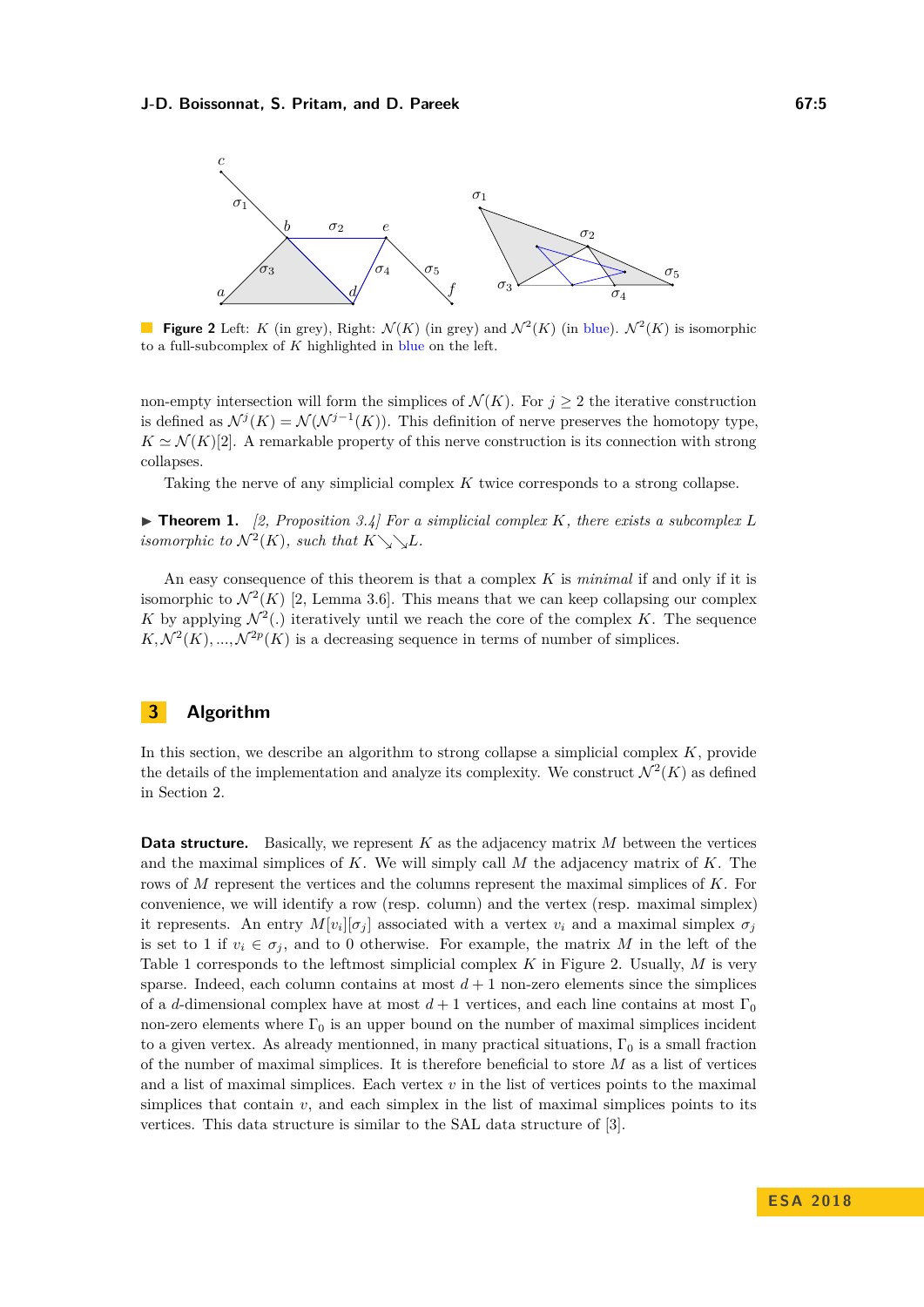#### **67:6 Strong Collapse for Persistence**

|   | $\sigma_1$ | $\sigma_2$       | $\sigma_3$ | $\sigma_4$ | $\sigma_5$ |            |   |                  |   |   |            |            |            |
|---|------------|------------------|------------|------------|------------|------------|---|------------------|---|---|------------|------------|------------|
|   |            |                  |            |            |            |            | b | α                | e |   |            |            |            |
| a |            | 0                |            |            |            |            |   |                  |   |   |            |            |            |
|   |            |                  |            |            |            | $\sigma_1$ |   | $\boldsymbol{0}$ | 0 |   | $\sigma_2$ | $\sigma_3$ | $\sigma_4$ |
| b |            |                  |            | 0          |            |            |   |                  |   |   |            |            |            |
|   |            |                  |            |            |            | $\sigma_2$ |   | 0                |   | b |            |            |            |
| c |            | $\theta$         |            |            |            |            |   |                  |   |   |            |            |            |
|   |            |                  |            |            |            | $\sigma_3$ |   |                  |   | d |            |            |            |
| d |            | $\left( \right)$ |            |            | 0          |            |   |                  |   |   |            |            |            |
|   |            |                  |            |            |            | $\sigma_4$ | 0 |                  |   | e |            |            |            |
| e |            |                  |            |            |            |            |   |                  | 1 |   |            |            |            |
|   |            |                  |            |            |            | $\sigma_5$ | 0 | 0                |   |   |            |            |            |
|   |            | 0                |            |            |            |            |   |                  |   |   |            |            |            |

<span id="page-5-0"></span>**Table 1** From left to right  $M$ ,  $\mathcal{N}(M)$  and  $\mathcal{N}^2(M)$ .

**Core algorithm.** Given the adjacency matrix *M* of *K*, we compute the adjacency matrix *C* of the *core K<sup>c</sup>* . It turns out that using basic row and column removal operations, we can easily compute C from M. Loosely speaking our algorithm recursively computes  $\mathcal{N}^2(K)$ until it reaches *K<sup>c</sup>* .

The columns of *M* (which represent the maximal simplices of *K*) correspond to the vertices of  $\mathcal{N}(K)$ . Also, the columns of M that have a non-zero value in a particular row *v* correspond to the maximal simplices of *K* that share the vertex associated with row *v*. Therefore, each row of M represents a simplex of the nerve  $\mathcal{N}(K)$ . Not all simplices of  $\mathcal{N}(K)$ are associated with rows of *M* but all maximal simplices are since they correspond to subsets of maximal simplices with a common vertex. To remedy this situation, we *remove* all the rows of *M* that correspond to non-maximal simplices of  $\mathcal{N}(K)$ . This results in a new smaller matrix *M* whose transpose, noted  $\mathcal{N}(M)$ , is the adjacency matrix of the nerve  $\mathcal{N}(K)$ . We then exchange the roles of rows and columns (which is the same as taking the transpose) and run the very same procedure as before so as to obtain the adjacency matrix  $\mathcal{N}^2(M)$  of  $\mathcal{N}^2(K)$ .

The process is iterated as long as the matrix can be reduced. Upon termination, we output the reduced matrix  $C := \mathcal{N}^{2p}(M)$ , for some  $p \geq 1$ , which is the adjacency matrix of the core  $K^c$  of K. Removing a row or column is the most basic operation of our algorithm. We will discuss it in more detail later in the paragraph *Domination test*.

**Example.** As mentioned before, the matrix *M* in the left of the [Table 1](#page-5-0) represents the simplicial complex *K* in the left of [Figure 2.](#page-4-1) We go through the rows first, rows *a* and *c* are subsets of row *b* and row *f* is a subset of *e*. Removing rows *a*, *c* and *f* and transposing *M* yields the adjacency matrix  $\mathcal{N}(M)$  of  $\mathcal{N}(K)$  in the middle. Now, row  $\sigma_1$  is a subset of *σ*<sub>2</sub> and of *σ*<sub>3</sub>, and *σ*<sub>5</sub> is a subset of *σ*<sub>2</sub> and of *σ*<sub>4</sub>. We remove these two rows of  $\mathcal{N}(M)$  and transpose  $\mathcal{N}(M)$  so as to get  $\mathcal{N}^2(M)$  (the rightmost matrix of [Figure 2\)](#page-4-1), which corresponds to the core drawn in blue in [Figure 2.](#page-4-1)

**Domination test.** Now we explain in more detail how to detect the rows that need to be removed. Let *v* be a row of *M* and  $\sigma_v$  be the associated simplex in  $\mathcal{N}(K)$ . If  $\sigma_v$  is not a maximal simplex of  $\mathcal{N}(K)$ , it is a proper face of some maximal simplex  $\sigma_{v'}$  of  $\mathcal{N}(K)$ . Equivalently, the row  $v'$  of  $M$  that is associated with  $\sigma_{v'}$  contains row  $v$  in the sense that the non zero elements of  $v$  appear in the same columns as the non zero elements of  $v'$ . We will say that row  $v$  is dominated by row  $v'$  and determining if a row is dominated by another one will be called the row domination test. Notice that when a row *v* is dominated by a row  $v'$ , the same is true for the associated vertices since all the maximal simplices that contain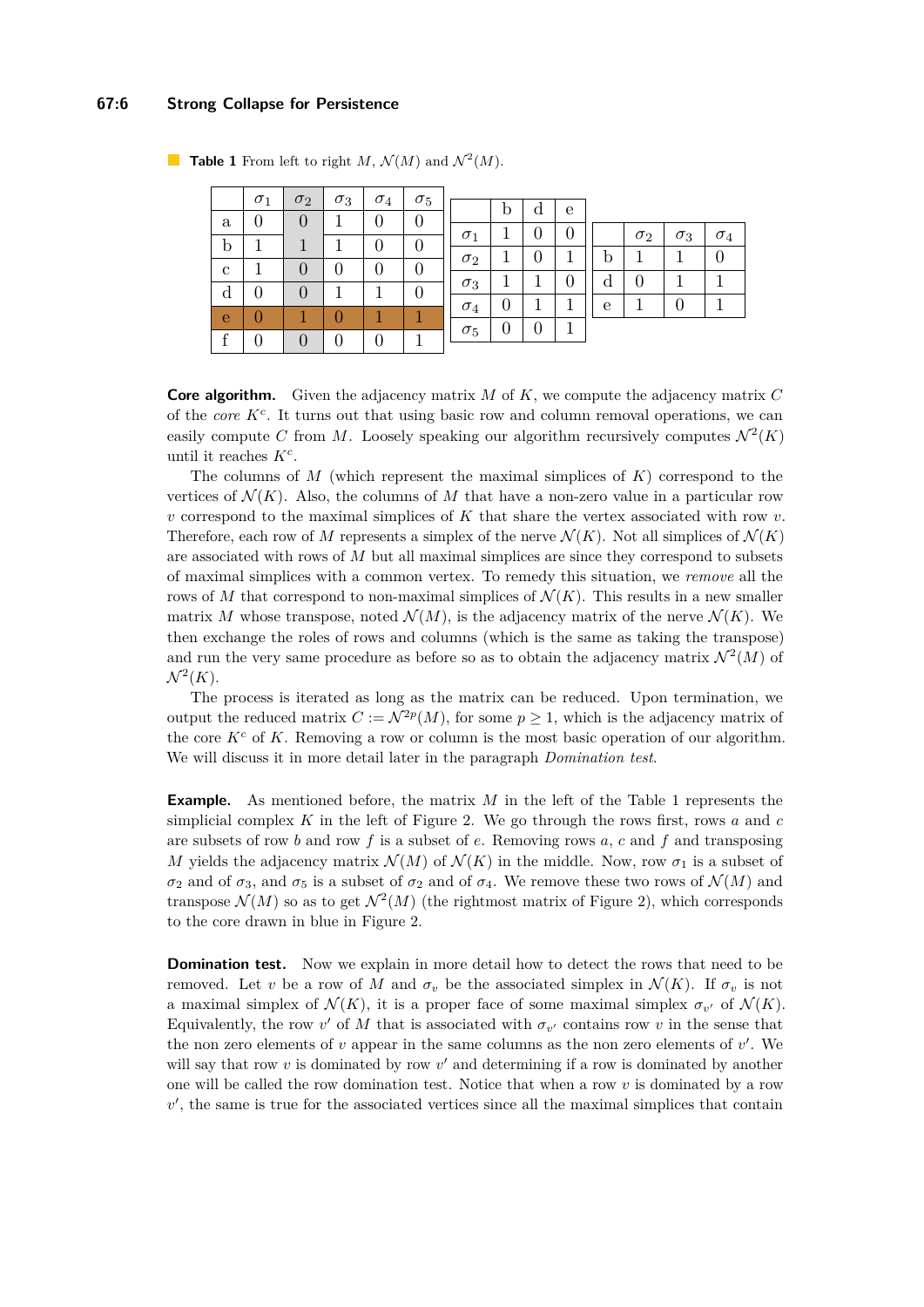vertex *v* also contain vertex  $v'$ , which is the criterion to determine if *v* is dominated by  $v'$ (See Remark 1 in Section [2\)](#page-2-0). The algorithm removes all dominated rows and therefore all dominated vertices of *K*.

After removing rows, the algorithm removes the columns that are no longer maximal in *K*, which might happen since we removed some rows. Removing a column may lead in turn to new dominated vertices and therefore new rows to be removed. When the algorithm stops, there are no rows to be removed and we have obtained the core  $K^c$  of the complex  $K$ . Note that the algorithm provides a constructive proof of [Theorem 1.](#page-4-2)

Removing columns is done in very much the same way: we just exchange the roles of rows and columns.

**Computing the retraction map** *r*. The algorithm also provides a direct way to compute the retraction map *r* defined in Section [2.](#page-3-2) The retraction map corresponding to the strong collapses executed by the algorithm can be constructed as follows. A row *r* being removed in *M* corresponds to a dominated vertex in *K* and the row which *contains r* corresponds to a dominating vertex. Therefore we map the dominated vertex to the dominating vertex and compose all such maps to get the final retraction map from  $K$  to its core  $K^c$ . The final map is simplicial as well, as it is a composition of simplicial maps.

**Reducing the number of domination tests.** We first observe that, when one wants to determine if a row *v* is dominated by some other row, we don't need to test *v* with all other rows but with at most  $d$  of them. Indeed, at most  $d+1$  rows can intersect a given column since a simplex can have at most  $d+1$  vertices. For example, in [Table 1](#page-5-0) (Left), to check if row e (highlighted in brown) is dominated by another row, we pick the first non-zero column *σ*<sub>2</sub> (highlighted in Gray) and compare e with the non-zero entries {b} of  $σ_2$ .

A second observation is that we don't need to test all rows and columns for domination, but only the so-called candidate rows and columns. We define a row *r* to be a **candidate row** for the next iteration if at least one column containing one of the non-zero elements of *r* has been removed in the previous column removal iteration. Similarly, by exchanging the roles of rows and columns, we define the **candidate columns**. Candidate rows and columns are the only rows or columns that need to be considered in the *domination* tests of the algorithm. Indeed, a column *τ* of *M* whose non-zero elements all belong to rows that are present from the previous *iteration* cannot be dominated by another column  $\tau'$  of  $M$ , since  $\tau$ was not dominated at the previous iteration and no new non-zero elements have ever been added by the algorithm. The same argument follows for the candidate rows.

We maintain two *queues*, one for the candidate columns (colQueue) and one for the candidate rows (rowQueue). These queues are implemented as First in First out (FIFO) queues. At each iteration, we *pop out* a candidate row or column from its respective queue and test whether it is dominated or not. After each successful domination test, we *push* the candidate columns or rows in their appropriate queue in preparation for the subsequent iteration. In the first iteration, we *push* all the rows in rowQueue and then alternatively use colQueue and rowQueue. Algorithm [1](#page-7-0) gives the pseudo code of our algorithm.

**Time Complexity.** The most basic operation in our algorithm is to determine if a row is dominated by another given row, and similarly for columns. In our implementation, the rows (columns) of the matrix that are considered by the algorithm are stored as sorted lists. Checking if one sorted list is a subset of another sorted list can be done in time  $\mathcal{O}(l)$ , where *l* is the size of the longer list. Note that the length of a row list is at most  $\Gamma_0$  where  $\Gamma_0$  denotes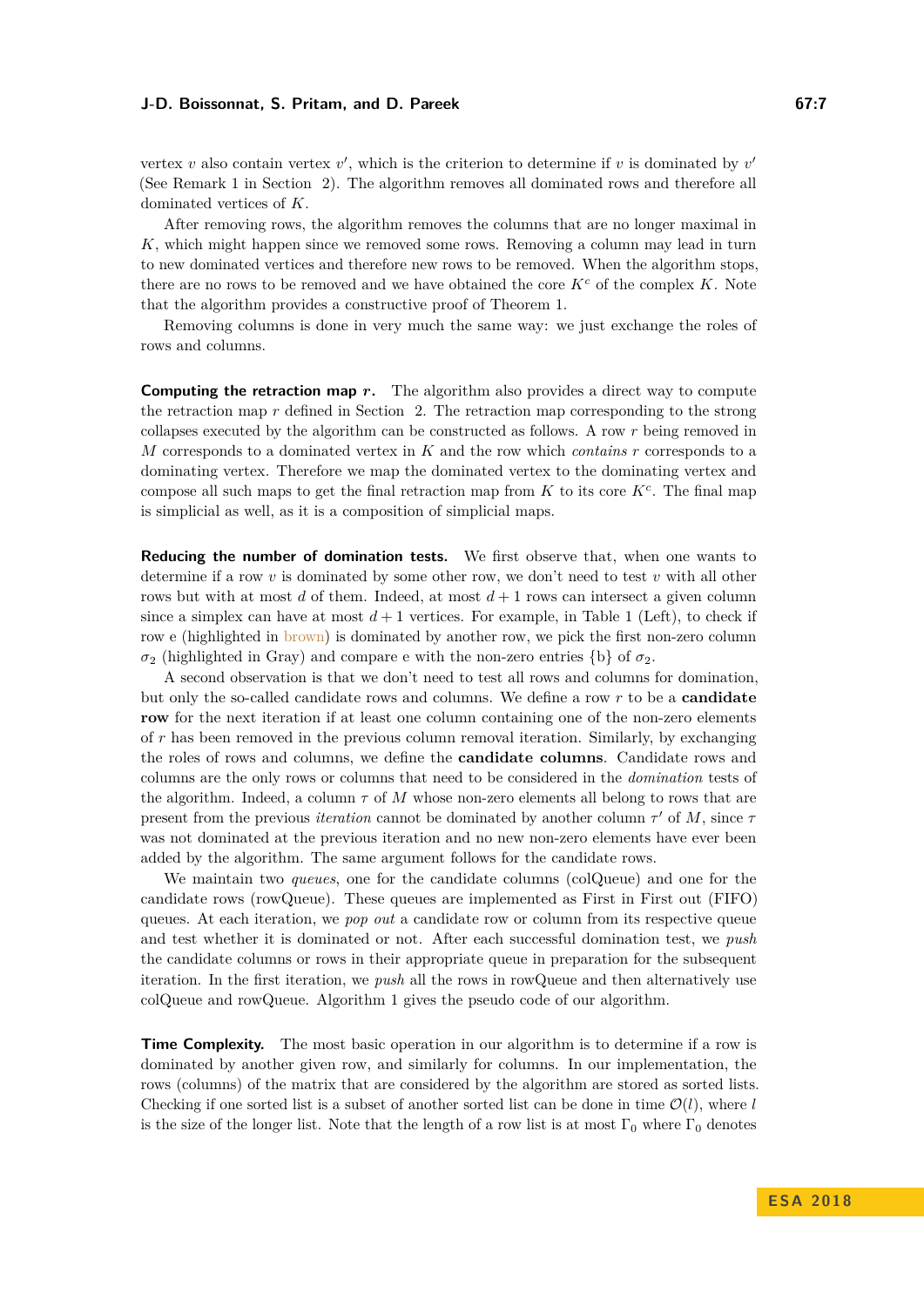#### <span id="page-7-0"></span>**Algorithm 1** Core algorithm.

```
1: procedure \text{CORE}(M) ... Depending Returns the matrix corresponding to the core of K
 2: rowQueue \leftarrow push all rows of M (all vertices of K)
 3: colQueue \leftarrow empty4: while rowQueue is not empty do
 5: v \leftarrow pop(rowQueue)6: \sigma \leftarrow the first non-zero column of v
 7: for non-zero rows w in σ do
 8: if v is a subset of w then
9: Remove v from M
10: push all non-zero columns τ of v to colQueue if not pushed before
11: break
12: end if
13: end for
14: end while
15: while colQueue is not empty do
16: \tau \leftarrow pop(colQueue)17: v \leftarrow the first non-zero row of \tau18: for non-zero columns \sigma in v do
19: if \tau is subset of \sigma then
20: Remove τ from M
21: push all non-zero rows w of τ to rowQueue if not pushed before
22: break
23: end if
24: end for
25: end while
26: if rowQueue is not empty then
27: GOTO 4
28: end if
29: return M \triangleright The core consists of the remaining rows and columns
30: end procedure
```
an upper bound on the number of maximal simplices incident to a vertex. The length of a column list is at most  $d+1$  where d is the dimension of the complex. Hence checking if a row is dominated by another row takes  $\mathcal{O}(\Gamma_0)$  time and checking if a column is dominated by another column takes  $\mathcal{O}(d)$  time.

At each iteration on the rows (Lines 7-13 of Algorithm [1\)](#page-7-0), each row is checked against at most *d* other rows (since a maximal simplex has at most  $d+1$  vertices), and at each iteration of the columns (Lines 18-24 of Algorithm [1\)](#page-7-0), each column is checked against at most  $\Gamma_0$ other columns (since a vertex can belong to at most  $\Gamma_0$  maximal simplices). Since, at each iteration on the rows, we remove at least one row, the total number of iterations on the rows is at most  $O(v^2)$ , where *v* is the total number of vertices of the complex *K*. Similarly, at each iteration on the columns, we remove at least one column and the total number of iterations on columns is  $O(m^2)$ , where *m* is the total number of maximal simplices of the complex *K*. The worst-case time complexity of our algorithm is therefore  $\mathcal{O}(v^2 \Gamma_0 d + m^2 \Gamma_0 d)$ . In practice, *m* is much smaller than *n*, the total number of simplices, and  $\Gamma_0$  is much smaller than  $\Gamma$ , the maximum number of simplices incident on a vertex. Typically  $\Gamma$  grows exponentially with *d* while  $\Gamma_0$  remains almost constant as *d* increases. See Table 5 in [\[3\]](#page-11-3) and related results in [\[4\]](#page-11-2), and also the plots in Section [5.](#page-9-0)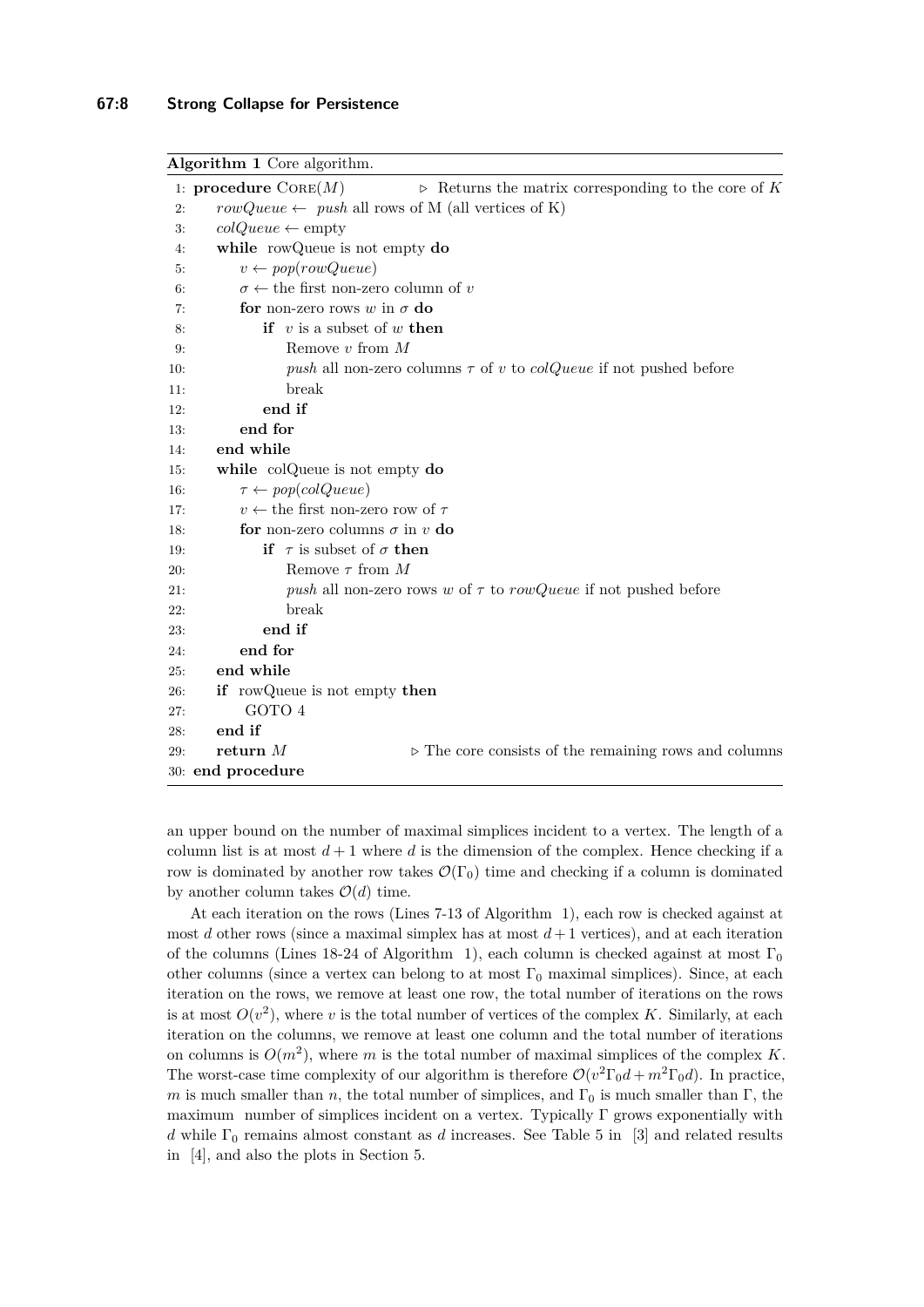# <span id="page-8-0"></span>**4 Strong collapse of zigzag sequences**

To be able to present our main result, we need to begin with some brief background on zigzag persistence. Readers interested in more details can refer to [\[6,](#page-11-5) [7,](#page-12-19) [11\]](#page-12-20).

Given a **zigzag sequence** of simplicial complexes  $\mathcal{Z}$  :  $\{K_1 \xrightarrow{f_1} K_2 \xleftarrow{g_2} K_3 \xrightarrow{f_3} \cdots \xrightarrow{f_{(n-1)}}$  $K_n$ , if we compute the homology classes of all  $K_i$ s, we get the sequence  $\mathcal{P}(\mathcal{Z})$  :  $\{H_p(K_1) \xrightarrow{f^*}$  $H_p(K_2) \xleftarrow{g_2^*} H_p(K_3) \xrightarrow{f_3^*} \cdots \xrightarrow{f_{(n-1)}^*} H_p(K_n)$ . Here  $H_p(-)$  denotes the homology class of dimension *p* with coefficients from a field  $\mathbb{F}$  and  $*$  denotes an induced homomorphism.  $\mathcal{P}(Z)$ is a sequence of vector spaces connected through homomorphisms, called a **Zigzag module**. More formally, a *zigzag module*  $\mathbb V$  is a sequence of vector spaces  $\{V_1 \to V_2 \leftarrow V_3 \to \cdots \leftrightarrow V_n\}$ connected with homomorphisms  $\{\rightarrow, \leftarrow\}$  between them. A zigzag module arising from a sequence of simplicial complexes captures the evolution of the topology of the sequence.

For two integers *b* and  $d, 1 \leq b \leq d \leq n$ ; we can define an **interval module**  $\mathbb{I}[b, d]$  by assigning  $V_i$  to  $\mathbb F$  when  $i \in [b, d]$ , and null spaces otherwise, the maps between any two  $\mathbb F$  vector spaces is identity and is zero otherwise. For example  $\mathbb{I}[2,4]: \{0 \stackrel{0}{\to} \mathbb{F} \stackrel{I}{\leftarrow} \mathbb{F} \stackrel{I}{\to} \mathbb{F} \stackrel{0}{\leftarrow} 0 \stackrel{0}{\to} 0\}$ , here *n* = 6. Any zigzag module can be *decomposed* as the direct sum of *finitely* many interval modules, which is unique upto the permutations of the interval modules [\[6\]](#page-11-5). The multiset of all the intervals  $[b_i, d_j]$  corresponding to the interval module decomposition of any zigzag module is called a **zigzag (persistence) diagram**. The zigzag diagram completely characterizes the zigzag module, that is, there is bijective correspondence between them [\[6,](#page-11-5) [31\]](#page-12-21).

Two different zigzag modules  $\mathbb{V}: \{V_1 \to V_2 \leftarrow V_3 \to \cdots \leftrightarrow V_n\}$  and  $\mathbb{W}: \{W_1 \to W_2 \leftarrow$  $W_3 \to \cdots \leftrightarrow W_n$ , connected through a set of homomorphisms  $\phi_i: V_i \to W_i$  are **equivalent** if the  $\phi_i$ <sup>s</sup> are isomorphisms and the following diagram commutes [\[6,](#page-11-5) [11\]](#page-12-20).

$$
V_1 \longrightarrow V_2 \longleftarrow V_3 \qquad \cdots \qquad \longrightarrow V_{n-1} \longrightarrow V_n
$$
  
\n
$$
\downarrow \phi_1 \qquad \qquad \downarrow \phi_2 \qquad \qquad \downarrow \phi_3 \qquad \qquad \downarrow \phi_{n-1} \qquad \qquad \downarrow \phi_n
$$
  
\n
$$
W_1 \longrightarrow W_2 \longleftarrow W_3 \qquad \qquad \cdots \qquad \longrightarrow W_{n-1} \longrightarrow W_n
$$

Note that the *length* of the modules and the directions of the arrows in them should be consistent. Two equivalent zigzag modules will have the same interval decomposition, therefore the same zigzag diagram.

A zigzag sequence is called a simplicial **tower** if all maps are forward. i.e. only *fi*s. A tower is called a **filtration** if the maps are only inclusions.

**Strong collapse of the zigzag module.** Given a zigzag sequence  $\mathcal{Z}$  :  $\{K_1 \stackrel{f_1}{\longrightarrow} K_2 \stackrel{g_2}{\longleftarrow}$  $K_3 \xrightarrow{f_3} \cdots \xrightarrow{f_{(n-1)}} K_n$ . We define the **core sequence**  $\mathcal{Z}^c$  of  $\mathcal{Z}$  as  $\mathcal{Z}^c$  :  $\{K_1^c\}$  $f_1^c$   $K_2^c$  $\xleftarrow{g_2^c}$ *K<sup>c</sup>* 3  $f_3^c$   $\cdots$   $f_{(n-1)}^c$   $K_n^c$ . Where  $K_i^c$  is the core of  $K_i$ . The forward maps are defined as,  $f_j^c := r_{j+1} f_j i_j$ ; and the backward maps are defined as  $g_j^c := r_j g_j i_{j+1}$ . The maps  $i_j : K_j^c \hookrightarrow K_j$ and  $r_j: K_j \to K_j^c$  are the composed inclusions and the retractions maps defined in Section [2](#page-3-2) respectively.

 $\blacktriangleright$  **Theorem 2.** *Zigzag modules*  $\mathcal{P}(Z)$  *and*  $\mathcal{P}(Z^c)$  *are equivalent.* 

**Proof.** Consider the following diagram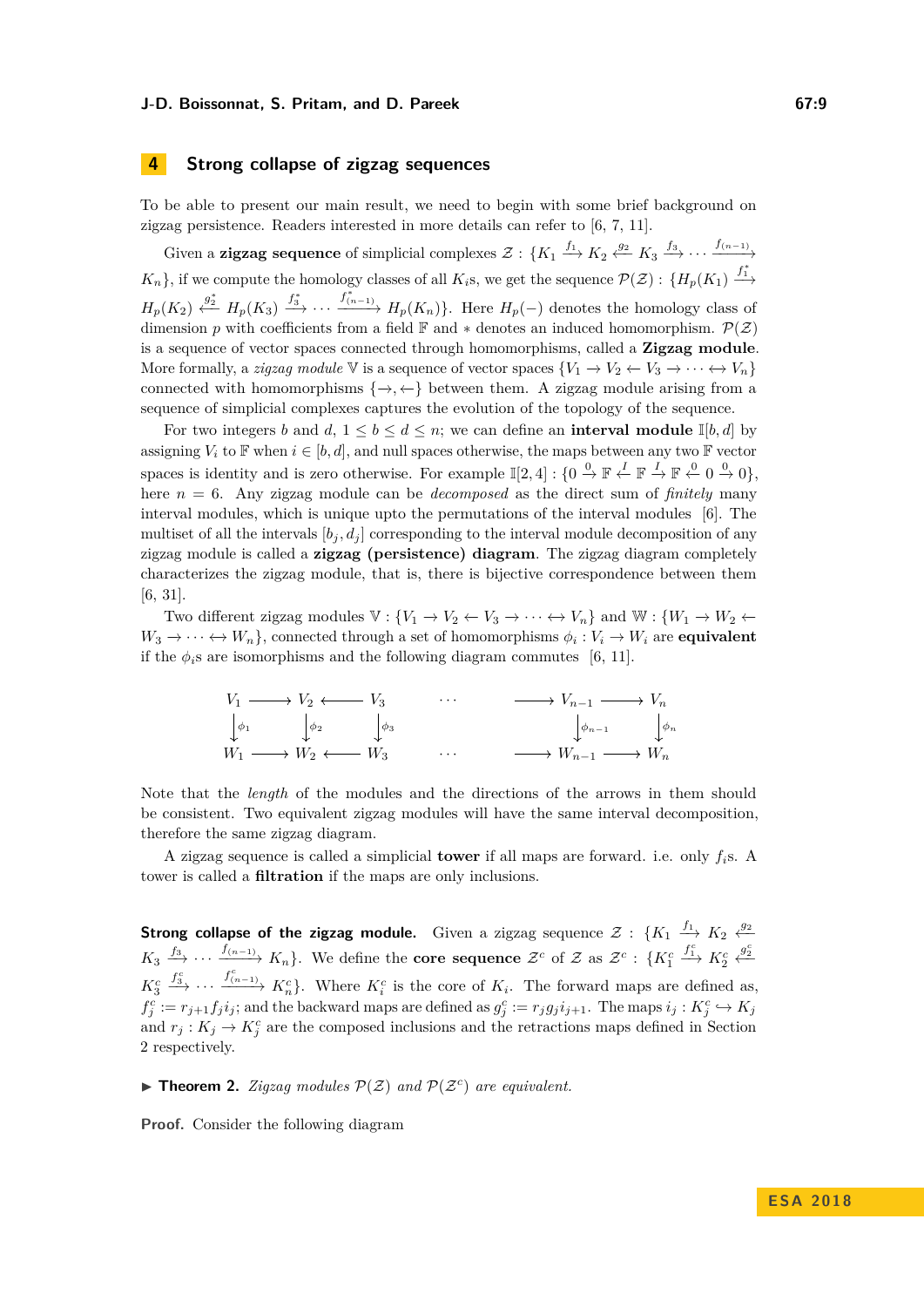#### **67:10 Strong Collapse for Persistence**

$$
K_1 \xrightarrow{f_1} K_2 \xleftarrow{g_2} K_3 \qquad \cdots \qquad \longrightarrow K_{n-1} \xrightarrow{f_{n-1}} K_n
$$
  
\n
$$
\downarrow r_1 \qquad \qquad r_2 \qquad \qquad \downarrow r_3 \qquad \qquad \downarrow r_{n-1} \qquad \qquad \downarrow r_n
$$
  
\n
$$
K_1^c \xrightarrow{f_1^c} K_2^c \xleftarrow{f_2^c} K_3^c \qquad \qquad \cdots \qquad \qquad \longrightarrow K_{n-1}^c \xrightarrow{f_{n-1}^c} K_n^c
$$

and the associated diagram after computing the *p*-th homology groups

$$
H_p(K_1) \xrightarrow{f_1^*} H_p(K_2) \xleftarrow{g_2^*} H_p(K_3) \cdots \longrightarrow H_p(K_{n-1}) \xrightarrow{f_{n-1}^*} H_p(K_n)
$$
  
\n
$$
\downarrow r_1^* \qquad \qquad \downarrow r_2^* \qquad \qquad \downarrow r_3^* \qquad \qquad \downarrow r_{n-1}^* \qquad \qquad \downarrow r_n^* \qquad \qquad \downarrow r_n^* \qquad \qquad \downarrow r_n^* \qquad \qquad \downarrow r_n^* \qquad \qquad \downarrow r_n^* \qquad \qquad \downarrow r_n^* \qquad \qquad \downarrow r_n^* \qquad \qquad \downarrow r_n^* \qquad \qquad \downarrow r_n^* \qquad \qquad \downarrow r_n^* \qquad \qquad \downarrow r_n^* \qquad \qquad \downarrow r_n^* \qquad \qquad \downarrow r_n^* \qquad \qquad \downarrow r_n^* \qquad \qquad \downarrow r_n^* \qquad \qquad \downarrow r_n^* \qquad \qquad \downarrow r_n^* \qquad \qquad \downarrow r_n^* \qquad \qquad \downarrow r_n^* \qquad \qquad \downarrow r_n^* \qquad \qquad \downarrow r_n^* \qquad \qquad \downarrow r_n^* \qquad \qquad \downarrow r_n^* \qquad \qquad \downarrow r_n^* \qquad \qquad \downarrow r_n^* \qquad \qquad \downarrow r_n^* \qquad \qquad \downarrow r_n^* \qquad \qquad \downarrow r_n^* \qquad \qquad \downarrow r_n^* \qquad \qquad \downarrow r_n^* \qquad \qquad \downarrow r_n^* \qquad \qquad \downarrow r_n^* \qquad \qquad \downarrow r_n^* \qquad \qquad \downarrow r_n^* \qquad \qquad \downarrow r_n^* \qquad \qquad \downarrow r_n^* \qquad \qquad \downarrow r_n^* \qquad \qquad \downarrow r_n^* \qquad \qquad \downarrow r_n^* \qquad \qquad \downarrow r_n^* \qquad \qquad \downarrow r_n^* \qquad \qquad \downarrow r_n^* \qquad \qquad \downarrow r_n^* \qquad \qquad \downarrow r_n^* \qquad \qquad \downarrow r_n^* \qquad \qquad \downarrow r_n^* \qquad \qquad \downarrow r_n^* \qquad \qquad \downarrow r_n^* \q
$$

Since there exists a strong deformation retract between  $r_j$  and  $i_j$ , the induced homomorphisms  $r_j^*$  and  $i_j^*$  are isomorphisms [\[17,](#page-12-17) Corollary 2.11]. Also,  $f_j^c r_j = r_{j+1} f_j i_j r_j$  is contiguous to  $r_{j+1}f_j$ , since  $i_jr_j$  is contiguous to the identity on  $K_j$  and contiguity is preserved under composition, see [\[2,](#page-11-1) Proposition 2.9] and similarly  $g_j^c r_{j+1}$  is contiguous to  $r_j g_j$ . Now, since contiguous maps are homotopic at the level of geometric realization and homotopic maps induce the same homomorphism, we have  $(f_j^c r_j)^* = (r_{j+1} f_j)^*$  and thus  $(f_j^c)^* r_j^* = r_{j+1}^* f_j^*$ and similarly  $(g_j^c)^* r_{j+1}^* = r_j^* g_j^*$ , see [\[17,](#page-12-17) Proposition (1) page 111]. Therefore all the squares in the lower diagram commute and the set of maps  $r_j^*$ s are isomorphisms, therefore  $\mathcal{P}(\mathcal{Z})$ and  $\mathcal{P}(\mathcal{Z}^c)$  are *equivalent* and hence their zigzag diagrams are identical.

In fact, using the more general notion of quiver representation [\[11\]](#page-12-20), this result follows for the multidimensional persistence as well.

# <span id="page-9-0"></span>**5 Computational experiments**

For each data set, we consider as the input sequence a nested sequence (filtration) of Vietoris-Rips (VR) complexes associated with a set of increasing values of the scale parameter (called snapshots). The snapshots are specific values of the scale parameter at which we choose to strong collapse the complex. The choice of snapshots strongly dictates the performance and the quality of computed PD. Sparse snapshots will lead to faster computation but to coarser PD where the points of persistence less than the interval between two snapshots have been removed. On the other hand, choosing denser snapshots will lead to a comparatively slower algorithm but will provide more refined PD. We first *independently* strong collapse all these complexes, then assemble the resulting individual *cores* using the induced simplicial maps introduced in Section [4.](#page-8-0) The resulting new sequence with induced simplicial maps between the collapsed complexes is usually a simplicial tower we call the *core tower*. We then convert the core tower into an equivalent filtration using the Sophia software [\[26\]](#page-12-22), which implements the algorithm described by Kerber and Schreiber in [\[18\]](#page-12-23). Finally, we run the persistence algorithm of the Gudhi library [\[16\]](#page-12-3) to obtain the persistence diagram (PD) of the equivalent filtration. By the results of Section [4,](#page-8-0) the obtained PD is the same as the PD of the initial sequence.

The total time to compute the PD of the core sequence is the sum of three terms: 1. the *maximum* time taken to collapse all the individual complexes (assuming they are computed in parallel), 2. the time taken to assemble the individual *cores* to form the core tower, 3. the time to compute the persistent diagram of the core tower. [Table 2](#page-10-0) summarises the results of the experiments. In both cases, the original filtration and the core tower, we use Gudhi through Sophia using the command  $\langle \cdot \rangle$  sophia -cgudhi inputTowerFile outputPDFile >. When we use the -cgudhi option, Sophia reports two computation times. The first one is the total time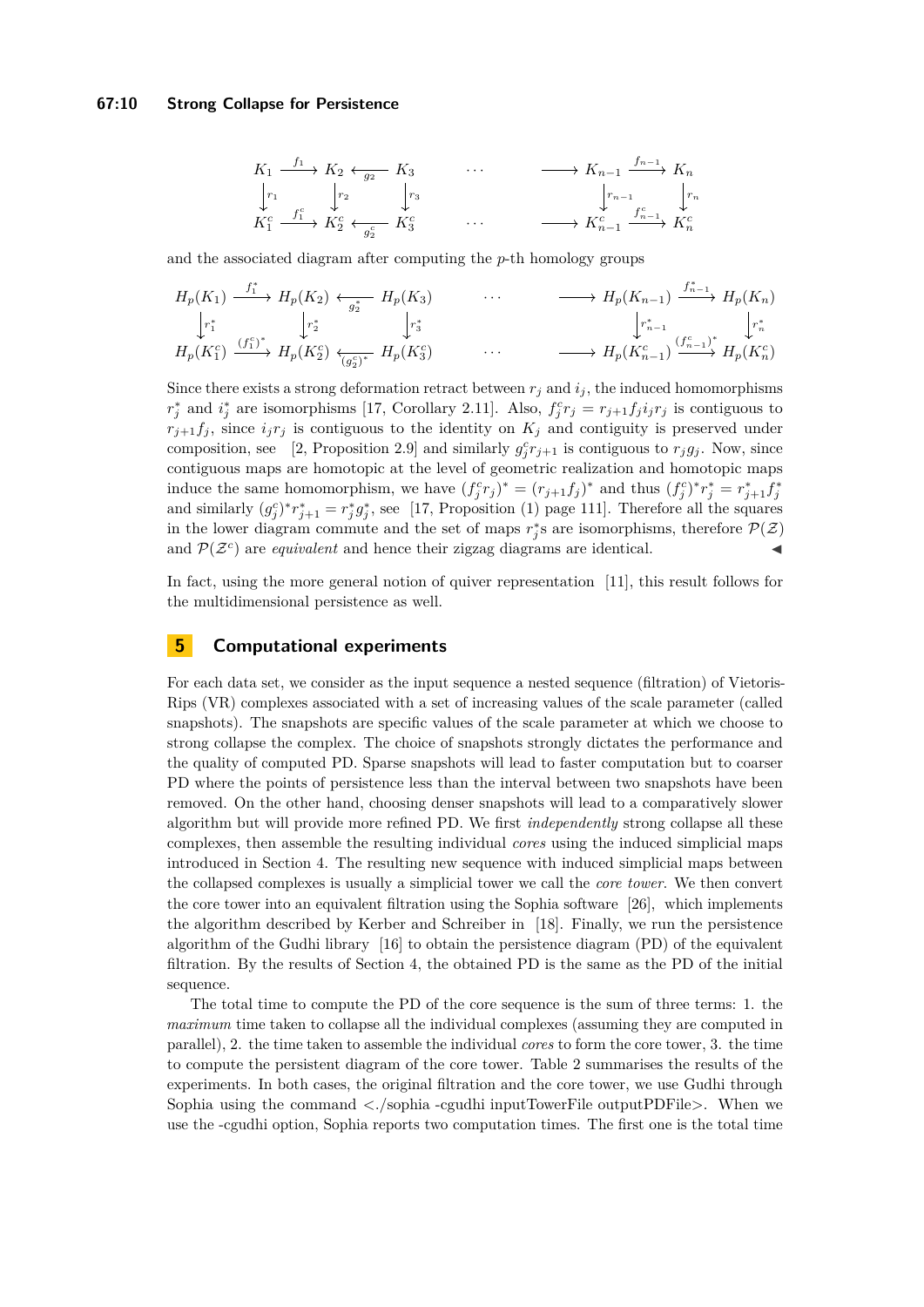<span id="page-10-0"></span>**Table 2** The rows are, from top to down: dataset  $\mathcal{X}$ , number of snapshots (snp), total number of simplices in the original filtration (Flt) in millions, number of simplices in the collapsed tower (Twr), total number of simplices in the equivalent filtration (EqF), ratio of Flt and EqF (Flt/EqF) in thousands, PD computation time for the original filration (PDF), maximum collapse time (MCT), assembly time (AT), PD computation time of the tower (PDT), sum MCT+AT+PDT (Total), ratio of PDF and Total (PDF/Total). All times are noted in seconds. For the first three datasets, we sampled points randomly from the initial datasets and averaged the results over five trials.

| $\mathcal{X}$   | 1-sphere | 2-Annulus | dragon | netw-sc | senate | eleg  |
|-----------------|----------|-----------|--------|---------|--------|-------|
| Snp             | 80       | 80        | 46     | 69      | 107    | 77    |
| $Flt(10^6)$     | 0.12     | 13.91     | 7.96   | 22.35   | 2.56   | 1.18  |
| Twr             | 54       | 252       | 1,641  | 380     | 104    | 298   |
| EqF             | 573      | 1,954     | 8,437  | 957     | 270    | 431   |
| $Flt/EqF(10^3)$ | 0.21     | 7.12      | 0.94   | 23.35   | 9.48   | 2.74  |
| PDF             | 0.65     | 174.18    | 69.92  | 243.86  | 24.92  | 10.87 |
| <b>MCT</b>      | 0.005    | 0.022     | 0.065  | 0.009   | 0.003  | 0.002 |
| AT              | 0.045    | 0.136     | 0.408  | 0.078   | 0.06   | 0.157 |
| <b>PDT</b>      | 0.01     | 0.02      | 0.08   | 0.01    | 0.005  | 0.006 |
| Total           | 0.060    | 0.178     | 0.553  | 0.097   | 0.068  | 0.165 |
| PDF/Total       | 10.8     | 978.5     | 126.4  | 2514.0  | 366.5  | 65.9  |

taken by Sophia which includes (1) reading the tower, (2) transforming it to a filtration and (3) computing PD using Gudhi. The second reported time is just the time taken by Gudhi to compute PD. In our comparisons, we just report the time taken by Gudhi for the original filtration, while, for the core tower, we report the total time taken by Sophia.

The dataset of the first column (1-sphere) of [Table 2](#page-10-0) consists of 100 random points sampled from a unit circle in dimension 2. The dataset of the second column (2-Annulus) consists of 150 random points sampled from a two dimension annulus of radii {0*.*6*,* 1}. For all the other experiments, we use datasets from a publicly available repository [\[10\]](#page-12-24). These datasets have been previously used to benchmark different publicly available software computing PH [\[23\]](#page-12-25). For the third experiment (*dragon*), we randomly picked 150 points from the 2000 points of the dataset **drag 2** of [\[10\]](#page-12-24). The fourth and fifth column respectively correspond to the dataset **netw-sc** and **senate** of [\[10\]](#page-12-24), here we used the distance matrix. The sixth column corresponds to the dataset **eleg** of [\[10\]](#page-12-24), and here again we used the distance matrix. The first three datasets are point sets in Euclidean space. For the other three, the distance matrices of the datasets were available at [\[10\]](#page-12-24). The [initial value, increment, final value] of the scale parameter are  $[0.1, 0.005, 0.5], [0.1, 0.005, 0.5], [0, 0.001, 0.046], [0.1, 0.05, 3.5], [0, 0.001, 0.107]$ and [0*,* 0*.*001*,* 0*.*077] for the examples in Table [2](#page-10-0) (from left to right). The filtration value of a simplex is the value of the snapshot at which it first appeared. For more detail about the datasets and the computation of the distance matrices of the last three datasets please refer to [\[23\]](#page-12-25).

The plots below count the maximal simplices and the dimensions of the complexes across the filtration (in solid) and the collapsed tower (as dashed). Blue and red correspond respectively to the filtration and the collapsed tower of the data **netw-sc**. Similarly green and brown correspond respectively to the filtration and the collapsed tower of the data **senate**. Finally, **black** and cyan correspond to the filtration and the collapsed tower of the data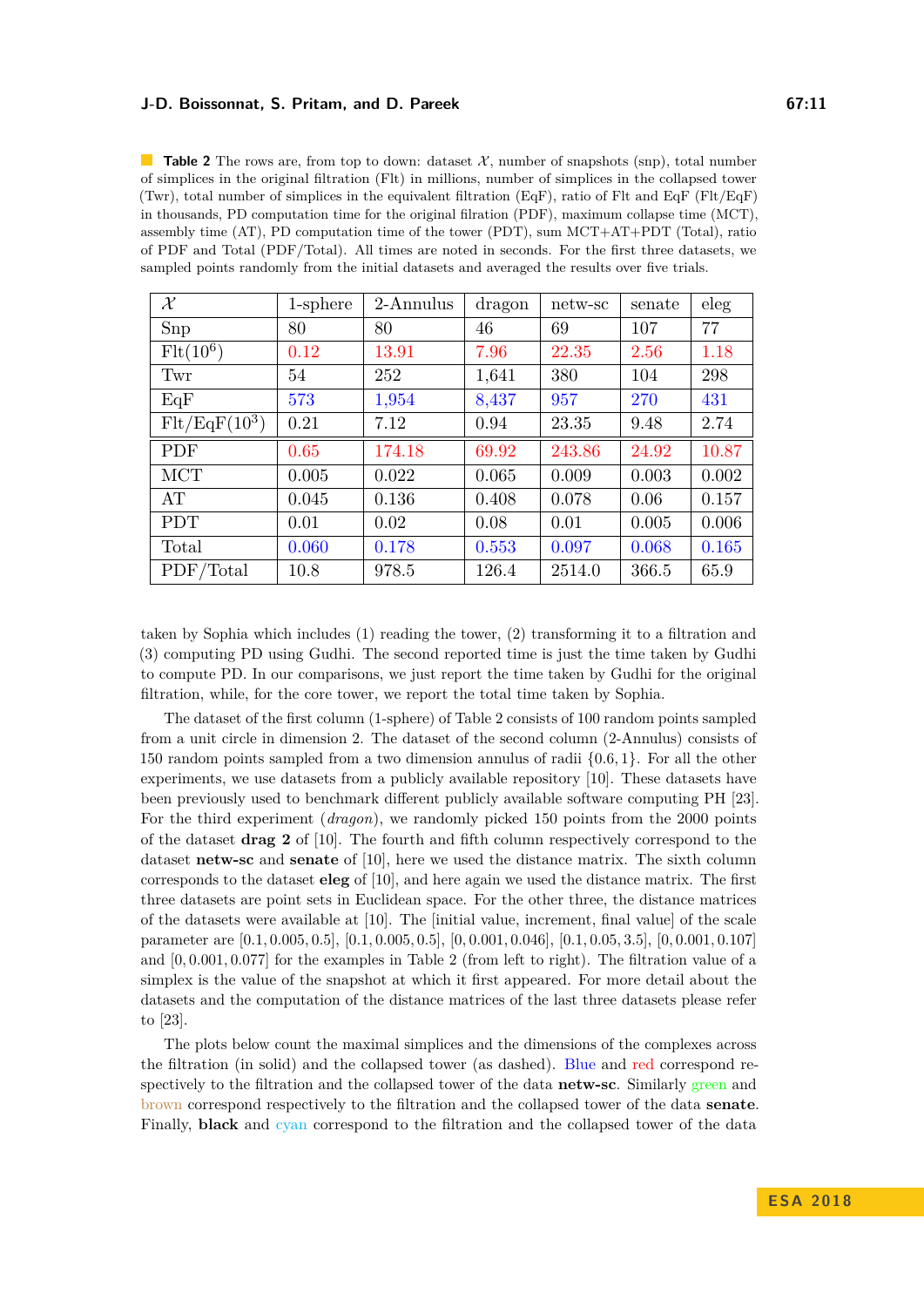#### **67:12 Strong Collapse for Persistence**

**eleg** respectively. We can observe that in all cases the number of maximal simplices never increases. Also they are far fewer in number compared to the total number of simplices. Observe that for the uncollapsed filtrations blue, green and **black**, the dimension of the complexes increases quite rapidly with the snapshot index. Another key fact to observe is that the dimension of the complexes in the corresponding core tower are much smaller than their counterparts in the filtration. This has a huge effect on the performances since the total number of simplices depends exponentially on the dimension.



Noticeably, in our experiments, the computing time of our approach is reduced by 1 to 3 orders of magnitude, and the gain increases with the size of the filtration. A similar reduction of 2 to 4 orders of magnitude is achieved for the number of simplices. Observations from the plots combined with the experimental results of Table [2](#page-10-0) clearly indicate that our method is extremely fast and memory efficient.

The implementation of the Core algorithm [1](#page-7-0) bench-marked here is coded in C++ and will be available as an open-source package of the next release of the Gudhi library [\[16\]](#page-12-3). The code was compiled using the compiler <clang-900.0.38> and all computations were performed on <2.8 GHz Intel Core i5> machine with 16 GB of available RAM.

The experiments above are limited to filtrations of VR-complexes, by far the most commonly used type of sequences in Topological Data Analysis. We intend to experiment on Zigzag sequences in future work.

#### **References**

- <span id="page-11-4"></span>**1** M. Adamaszek and J. Stacho. Complexity of simplicial homology and independence complexes of chordal graphs. *Computational Geometry: Theory and Applications*, 57:8–18, 2016.
- <span id="page-11-1"></span>**2** J. A. Barmak and E. G. Minian. Strong homotopy types, nerves and collapses. *Discrete and Computational Geometry*, 47:301–328, 2012.
- <span id="page-11-3"></span>**3** Jean-Daniel Boissonnat, C. S. Karthik, and Sébastien Tavenas. Building efficient and compact data structures for simplicial complexes. *Algorithmica*, 79:530–567, 2017.
- <span id="page-11-2"></span>**4** Jean-Daniel Boissonnat and Karthik C. S. An efficient representation for filtrations of simplicial complexes. In *ACM-SIAM Symposium on Discrete Algorithms (SODA)*, 2017.
- <span id="page-11-0"></span>**5** M. Botnan and G Spreemann. Approximating persistent homology in euclidean space through collapses. *In: Applicable Algebra in Engineering, Communication and Computing*, 26:73–101, 2014.
- <span id="page-11-5"></span>**6** Gunnar Carlsson and Vin de Silva. Zigzag persistence. *Found Comput Math*, 10, 2010.